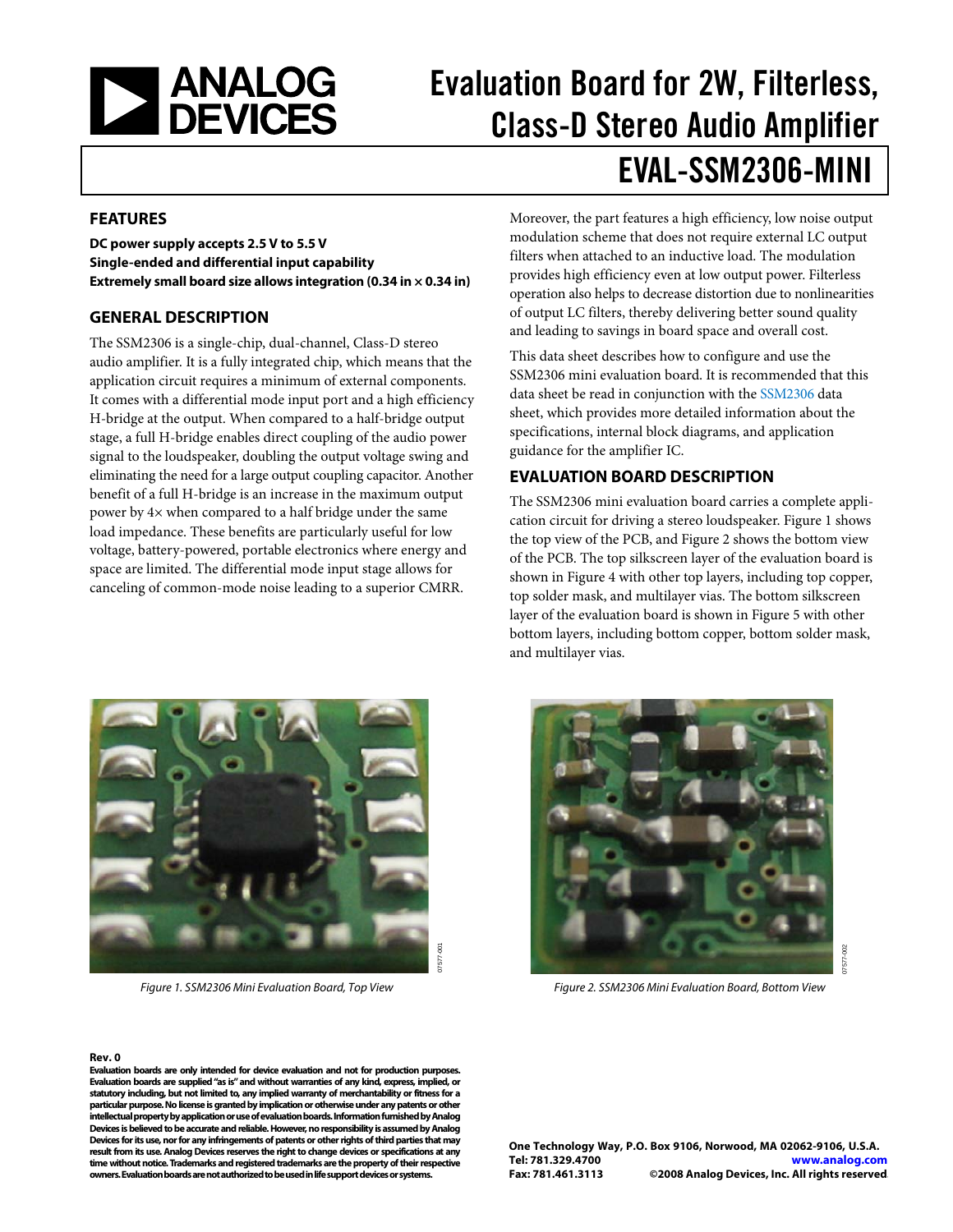### <span id="page-1-0"></span>EVAL-SSM2306-MINI

### **TABLE OF CONTENTS**

#### **REVISION HISTORY**

7/08-Revision 0: Initial Version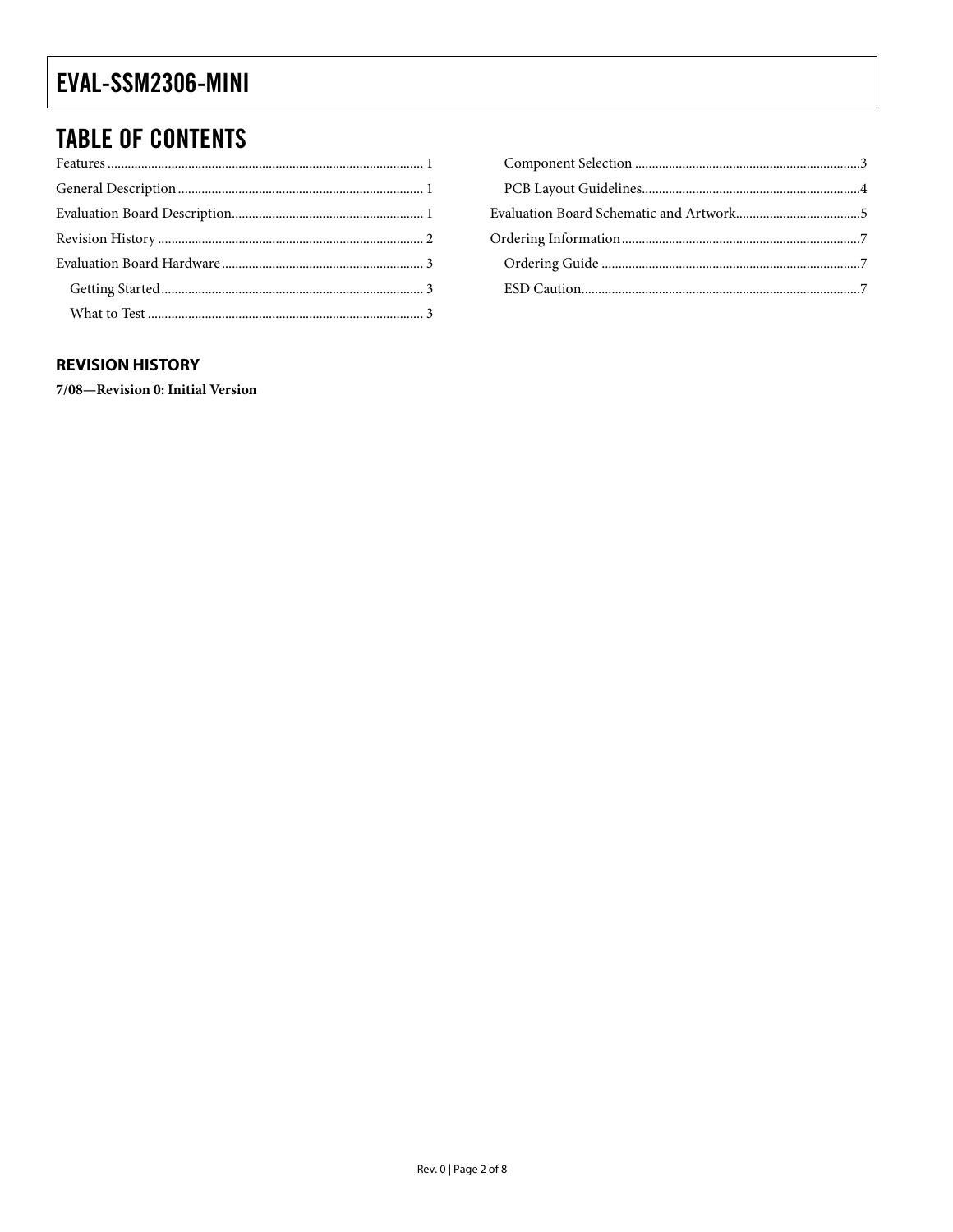### <span id="page-2-1"></span><span id="page-2-0"></span>EVALUATION BOARD HARDWARE

Note that the [SSM2306](http://www.analog.com/SSM2301) evaluation board and layout guidelines were developed by Gang Liu of Analog Technologies, Inc., Sunnyvale, CA.

The SSM2306 mini evaluation board features the SSM2306 filterless, Class-D stereo amplifier, designed to drive a bridgetied load (BTL) stereo loudspeaker in portable audio applications. The SSM2306 mini evaluation board operates from a dc power supply that can provide 2.5 V to 5.5 V. The audio input source is amplified to drive 1.4 W into an 8  $\Omega$  loudspeaker at 5.0 V supply. The SSM2306 mini evaluation board accepts differential or single-ended input signals.

On the left side of the SSM2306 mini evaluation board are five solder pads for the input audio signal: INR+ and INR− for the right channel, INL+ and INL− for the left channel, and GND (see [Figure 4](#page-5-0)). The evaluation board uses INx+ and INx− to receive audio signals from common appliances, such as DVD players, PCs, and TVs.

When the input signal is sensed in single-ended mode, the single audio signal is transmitted from INR+ and/or INL+ into the IC. For single-ended mode, the negative input nodes (INR− and/or INL−) must be short-circuited to a neighboring ground (see the schematic in [Figure 3](#page-4-1)). Because some appliances have strong ground noise, using only INR+ and/or INL+ as the inputs may allow this noise to be converted into audible hissing sounds at the output. If this problem occurs, a differential mode connection is needed to cancel the ground noise interference.

#### **GETTING STARTED**

To ensure proper operation, connect the loads immediately after the ferrite beads using the OUTBL+, OUTBL−, OUTBR+, and OUTBR− nodes.

### **WHAT TO TEST**

When implementing the SSM2306 mini evaluation board in your design, test the evaluation board for the following items:

- <span id="page-2-2"></span>• Electromagnetic interference (EMI). Connect wires for the speakers in the same length as for the actual application and perform the EMI test.
- Signal-to-noise ratio (SNR).
- Total harmonic distortion + noise (THD + N).
- Output noise. Use an A-weighting filter to filter the output before the measurement meter.
- Maximum output power.
- Efficiency.

#### **COMPONENT SELECTION**

Selecting the right components is the key to achieving the performance required at the budgeted cost.

#### **Input Coupling Capacitors**

The input coupling capacitors, C1, C2, C3, and C4, should be large enough to couple the low frequency signal components in the incoming signal and small enough to filter out unnecessary low frequency signals. For music signals, the selected cutoff frequency is often between 20 Hz and 30 Hz. The value of the coupling capacitor is calculated as follows:

 $C = 1/(2\pi \times R \times f_c)$ 

where  $R = 43 \text{ k}\Omega + \text{R}_{\text{EXT}}$  and  $f_c$  is the cutoff frequency.

#### **Input Series Resistors**

Resistors in series with the input pins are not necessary components for amplifier operation and are needed only when special gain values are required. Using resistors with too high a value increases the input noise.

#### **Output Beads**

The output beads, B1, B2, B3, and B4, are necessary components for filtering out the EMI caused at the switching output nodes when the length of the speaker wire is greater than 10 cm. The penalty for using ferrite beads for EMI filtering is slightly worse noise and distortion performance at the system level due to the nonlinearity of the beads.

Ensure that these beads have enough current conducting capability while providing sufficient EMI attenuation. The current rating needed for an 8  $\Omega$  load is approximately 600 mA, and impedance at 100 MHz must be  $> 220 \Omega$ . In addition, the lower the dc resistance (DCR) of these beads, the better for minimizing their power consumption. [Table 1](#page-2-2) describes the recommended beads.

#### **Table 1. Recommended Output Bead**

| <b>Part Number</b> | Manu-<br>facturer | Z(Ω) | <b>IMAX</b><br>$\lfloor$ (mA) $\lfloor$ ( $\Omega$ ) | <b>DCR</b> | Size (mm)                   |
|--------------------|-------------------|------|------------------------------------------------------|------------|-----------------------------|
| MPZ1608S221A       | TDK               | 220  | .2000                                                | 0.05       | $1.6 \times 0.8 \times 0.8$ |

#### **Output Shunting Capacitors for the Beads**

The output shunting capacitors for the beads, C5, C6, C7, and C8, filter out lower frequency EMI ≤250 MHz. Use small size (0603 or 0402) multilayer ceramic capacitors made of X7R or C0G (NP0) materials. The higher the value of these capacitors, the lower the residual EMI level at the output, and the higher the quiescent current at the power supply. It is recommended that 500 pF to 1 nF capacitors be used.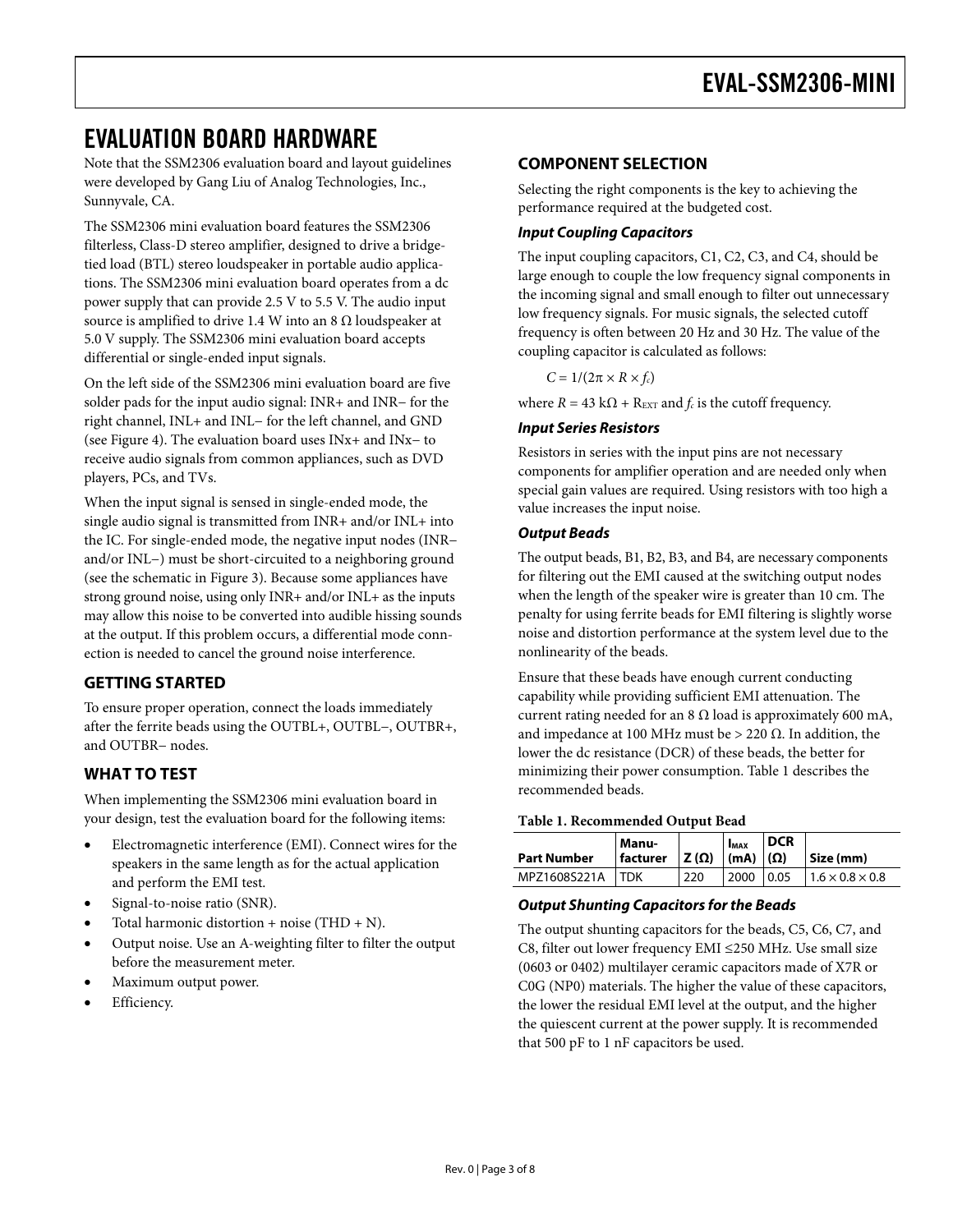### <span id="page-3-0"></span>**PCB LAYOUT GUIDELINES**

Correct PCB layout is critical in application designs to prevent EMI from exceeding allowable limits and to ensure that the amplifier chip operates below the temperature limit. Follow these guidelines carefully when designing the PCB layout.

- 1. Place nine vias onto the thermal pad of the amplifier. The outer diameter of the vias should be 0.5 mm, and the inner diameter should be 0.33 mm. Use a PCB area of at least 2 cm<sup>2</sup> or an equivalent area on the back side of the PCB layer as the heat sink (see [Figure 4](#page-5-0) and [Figure 5](#page-5-0)). If internal layers are available in the PCB, allocate an area as large as possible to the ground planes and connect these vias to the ground planes.
- 2. Place the EMI filtering beads (B1, B2, B3, and B4) as close to the amplifier chip as possible.
- 3. Place the decoupling capacitors for the beads (C5, C6, C7, and C8) as close to the amplifier chip as possible, and connect all their ground terminals together.
- 4. Place the first decoupling capacitor for the power supply (C9) as close to the amplifier chip as possible, and connect its ground terminal directly to the IC GND pins (Pin 13 and Pin 16).
- 5. Place the other decoupling capacitor for the power supply (C10) as close to the amplifier chip as possible, and connect its ground terminal to the PCB ground area from which the power supply traces come.
- 6. Place the bead for the power supply (B5) as close to the amplifier chip as possible, and keep it on the same side of the PCB as the chip.
- 7. The ferrite beads can block EMI up to 160 MHz. To eliminate EMI higher than 160 MHz, place a low value, small size capacitor, such as a 100 pF, 0402 size capacitor, in parallel with the decoupling capacitors, C5, C6, C7, and C8. Place this small capacitor at least 20 mm away from the 1 nF decoupling capacitor. Ideally, the ground terminals of these small capacitors should be connected to the ground terminals of the 1 nF decoupling capacitors or to the PCB traces, which are placed as close to the output loads (the loudspeakers) as possible. In this way, the PCB connecting trace between these two capacitors serves as an inductor for filtering out the high frequency component.
- 8. Ground the unconnected pins, Pin 6 and Pin 7.
- 9. Connect the GND pins, Pin 13 and Pin 16, to the thermal pad and place grounding vias, as shown in [Figure 3](#page-4-1) and [Figure 4](#page-5-0).
- 10. Use a solid polygon plane on the other side of the PCB for the area of the vias that are placed on the thermal pad of the chip. See [Figure 4](#page-5-0) or [Figure 5](#page-5-0). This polygon serves as both the EMI shielding ground plane and the heat sink for the SSM2306.
- 11. Keep the PCB traces of high EMI nodes on the same side of the PCB and as short as possible. The high EMI nodes on the SSM2306 are Pin 1, Pin 2, Pin 11, and Pin 12.

The SSM2306 mini evaluation board works well only if these techniques are implemented in the PCB design to keep EMI and amplifier temperature low.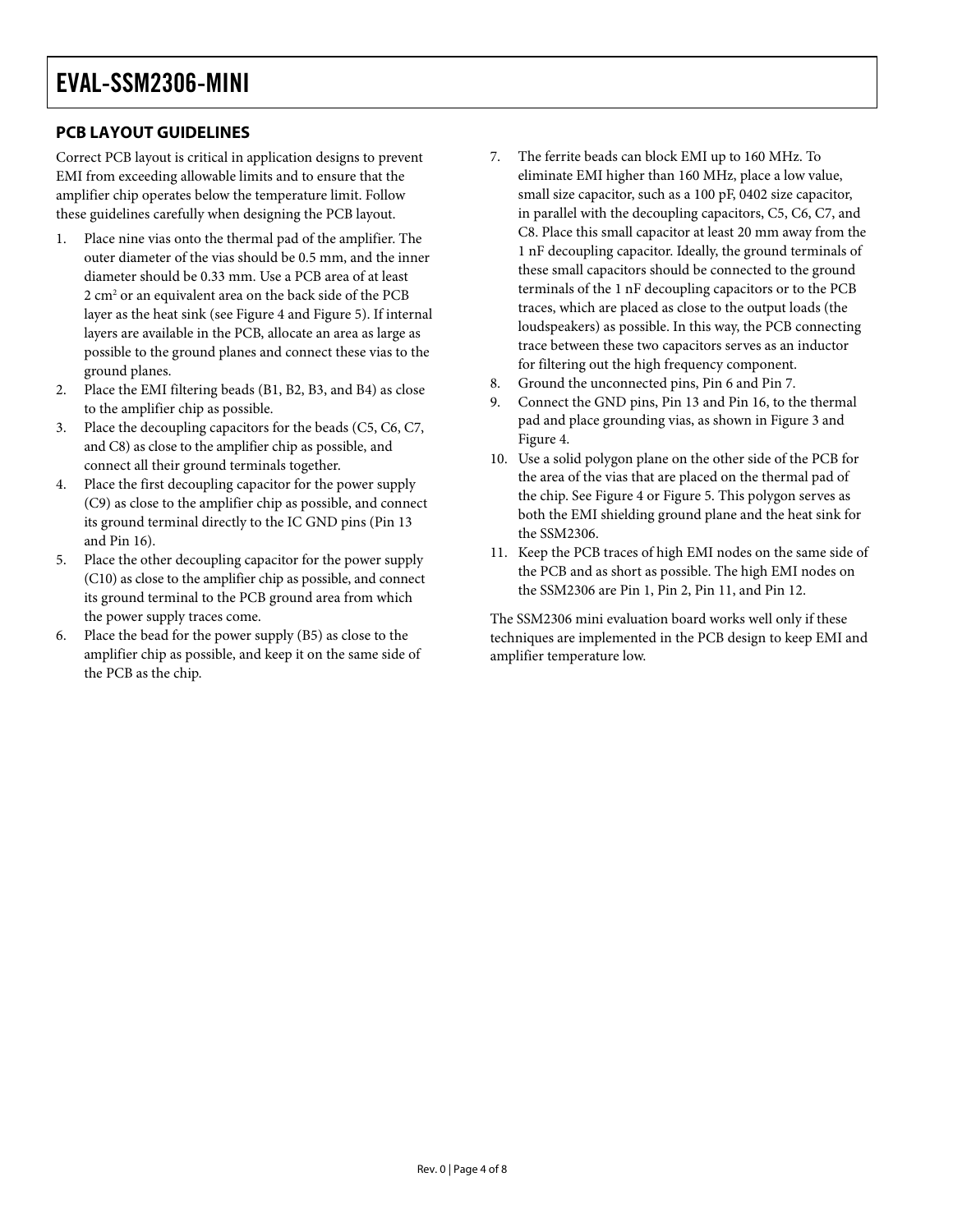07577-003

07577-003

#### **2 1 1 1 1** 해  $\lambda$  **2 2**  $1 - \frac{B1}{2} - 2$ **1 VDD**  $\bigcirc$ **OUTBL– 100kΩ BEAD C1**  $1 - \frac{B2}{B} - 2$ **1 2 INL+**  $\left(\bigcirc$  $\bigcirc$  outbl+ **BEAD 200nF OUTL– <sup>2</sup> OUTL+ <sup>1</sup> SD <sup>3</sup> INL+ <sup>4</sup> PAD C5 C6 1 2**  $\frac{1}{2}$  **2**<br> $\frac{1}{2}$  **1 1 2 C2 1**  $|$  **2 16 5 <sup>1</sup> INL– INL– GND 1nF 200nF U1 15 6 NC VDD 1 SSM2306 GND** 파 O **14 7 NC VDD C3 1 2 13 8 INR−**  $\bigcap$ **INR– GND C7 C8 1 1**  $\mathbf{I}$ **OUTR– OUTR+ 200nF INR+**  $\overline{2}$ **NC 1nF**  $\overline{v}$ **1nF 10 11 12 9 C4**  $1 - \frac{B3}{2} - 2$ **1 2 1 1 INR+**  $\bigcirc$  $\bigcirc$ **OUTBR+** BEAD<sup>-</sup> **200nF** 1- $\frac{B4}{-}$  - 2  $\bigcirc$  ) о∪твк– BEAD<sup>-</sup> **VDD**  $1 - \frac{B5}{2} - 2$  $R^2$   $2$ **<sup>1</sup> VDD VDD**  $\frac{1}{2}$ **100kΩ BEAD 1 2 1 2 1 2 C9 C10 LP2**  $\Box$ **10µF 10µF 1 <sup>1</sup> GND PGND**  $\bigcirc$

### <span id="page-4-1"></span><span id="page-4-0"></span>EVALUATION BOARD SCHEMATIC AND ARTWORK

Figure 3. Schematic of the SSM2306 Mini Evaluation Board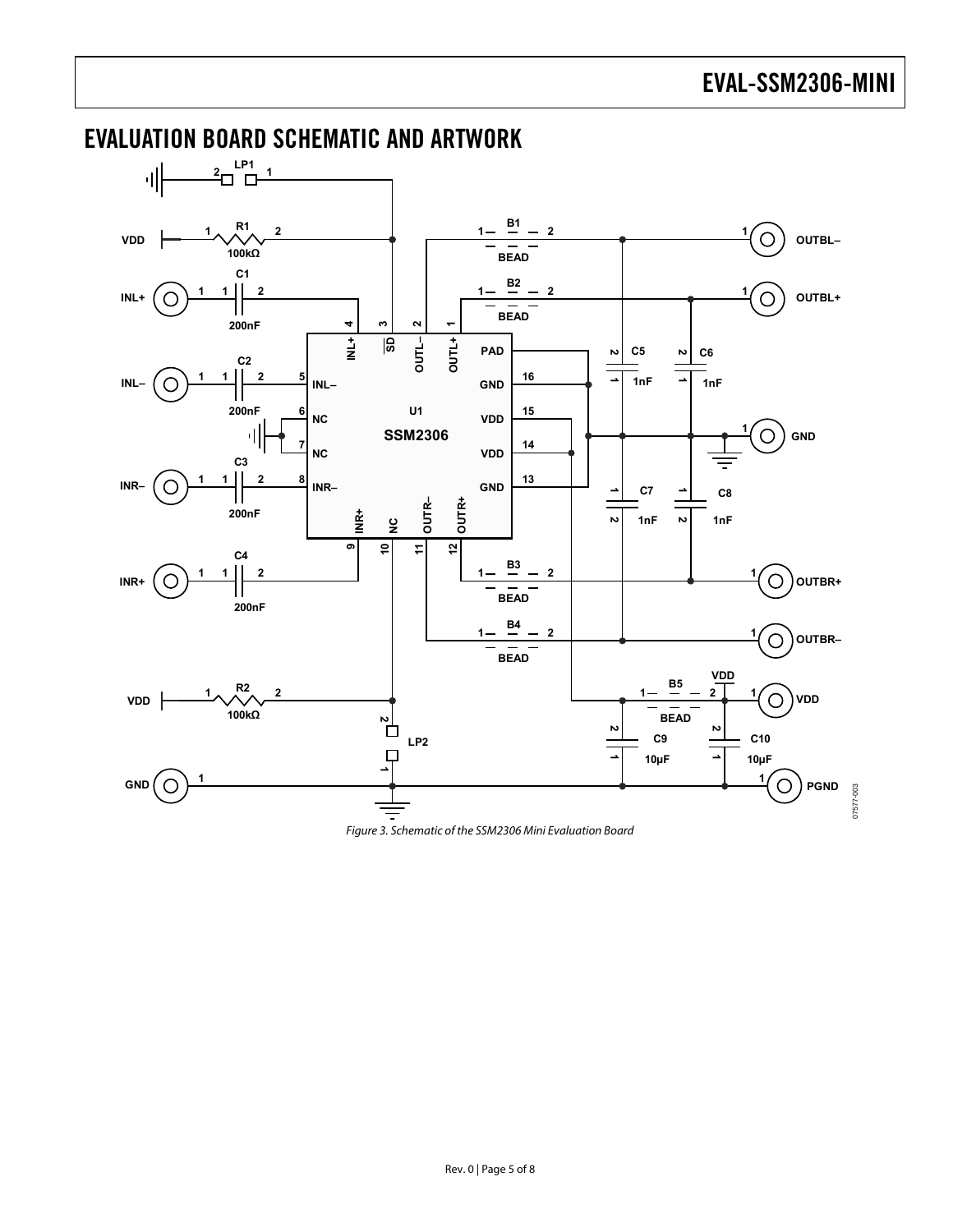### <span id="page-5-0"></span>EVAL-SSM2306-MINI



Figure 4. Top Layers of the Evaluation Board



Figure 5. Bottom Layers of the Evaluation Board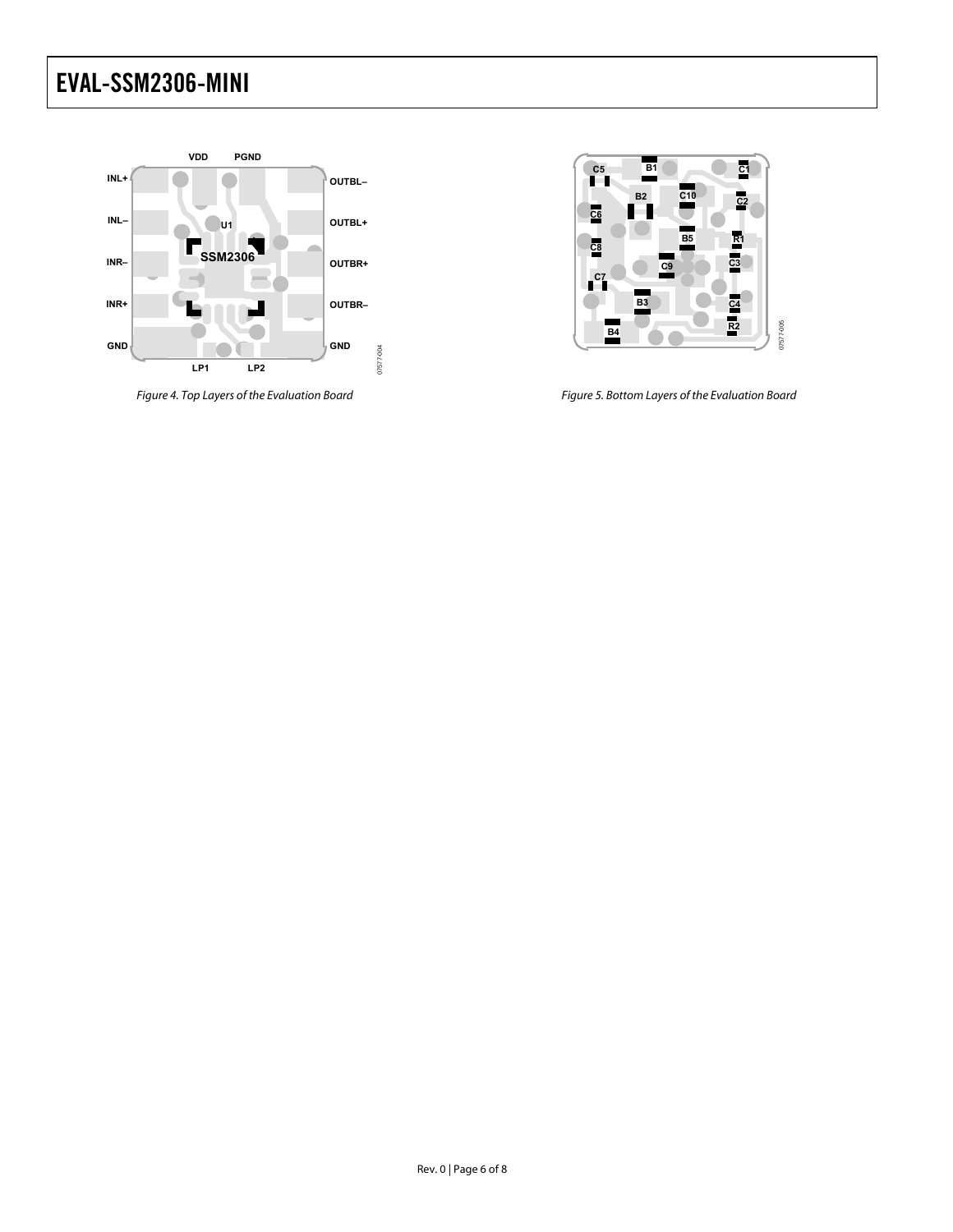### <span id="page-6-0"></span>ORDERING INFORMATION

#### **ORDERING GUIDE**

**Description** SSM2306-MINI-EVALZ<sup>1</sup> Evaluation Board without DIP switch

 $1 Z =$  RoHS Compliant Part.





ESD (electrostatic discharge) sensitive device. Charged devices and circuit boards can discharge<br>without detection. Although this product features patented or proprietary protection circuitry, damage may occur on devices subjected to high energy ESD.<br>Therefore, proper ESD precautions should be taken to avoid performance degradation or loss of functionality.